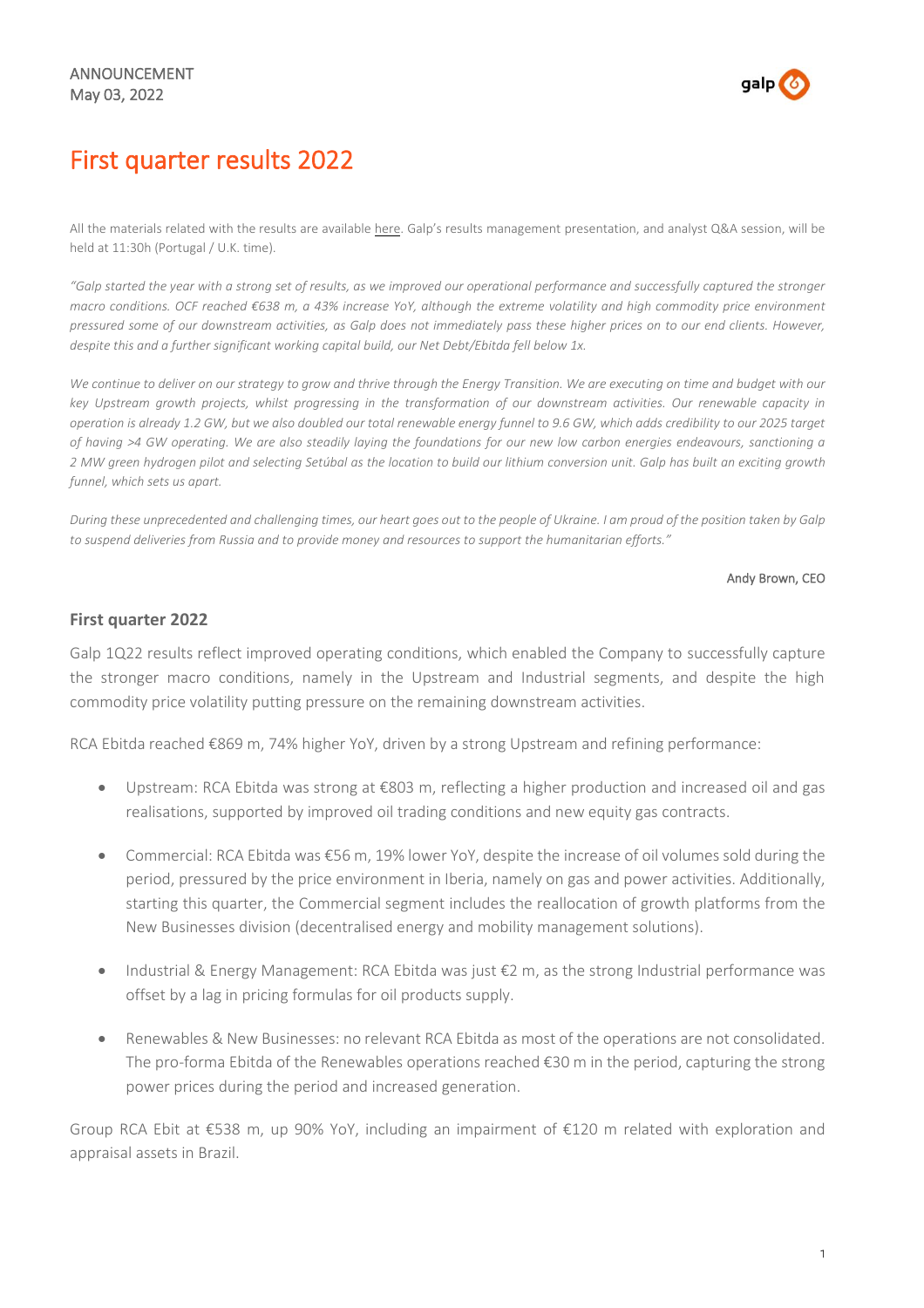# ANNOUNCEMENT May 03, 2022



RCA net income was €155 m. IFRS net income was -€14 m, with an inventory effect of €152 m and special items of -€320 m, which mainly includes mark-to-market swings from derivatives.

The strong operational performance led Galp's adjusted operating cash flow (OCF) to increase 43% YoY, to €638 m.

CFFO was €193 m, reflecting a working capital build, impacted by the spike in commodities' prices, as well as a €224 m temporary increase in derivatives margin accounts to cover gas sourcing and supply prices.

FCF was positive at €30 m. Net debt increased to €2,392 m, after dividends paid to minorities of €110 m. Net debt to RCA Ebitda was 0.96x at the end of the period, or 0.62x excluding the temporary working capital effects related to margin accounts.

Note: Adjusted operating cash flow (OCF) indicator represents a proxy of Galp's operational performance excluding inventory effects, working capital changes and special items. The reconciliation of thisindicator with CFFO using IFRS isin chapter 6.3 Cash Flow of the report. Pro-forma considers all Renewables projects asif they were consolidated according to Galp's equity stakes.

# **Financial data**

€m (RCA, except otherwise stated)

|                                             |                | Quarter        |                          |                |            |  |
|---------------------------------------------|----------------|----------------|--------------------------|----------------|------------|--|
|                                             | 1021           | 4Q21           | 1Q22                     | Var. YoY       | % Var. YoY |  |
| <b>RCA Ebitda</b>                           | 499            | 644            | 869                      | 370            | 74%        |  |
| Upstream                                    | 438            | 593            | 803                      | 364            | 83%        |  |
| Commercial                                  | 69             | 59             | 56                       | (13)           | (19%)      |  |
| Industrial & Energy Management              | (6)            | 5              | $\mathcal{P}$            | $\overline{7}$ | n.m.       |  |
| Renewables & New Businesses                 | (2)            | $\mathfrak{D}$ | (1)                      | (2)            | (73%)      |  |
| Others                                      | (0)            | (14)           | 10                       | 10             | n.m.       |  |
| <b>RCA Ebit</b>                             | 284            | 415            | 538                      | 255            | 90%        |  |
| Upstream                                    | 314            | 456            | 555                      | 241            | 77%        |  |
| Commercial                                  | 44             | 30             | 31                       | (13)           | (29%)      |  |
| Industrial & Energy Management              | (67)           | (55)           | (51)                     | (16)           | (23%)      |  |
| Renewables & New Businesses                 | (3)            | $\mathbf{1}$   | (1)                      | (2)            | (66%)      |  |
| Others                                      | (4)            | (18)           | 5                        | 9              | n.m.       |  |
| <b>RCA Net income</b>                       | 26             | 130            | 155                      | 129            | n.m.       |  |
| Special items                               | 34             | (89)           | (320)                    | (354)          | n.m.       |  |
| Inventory effect                            | 101            | 65             | 152                      | 51             | 50%        |  |
| <b>IFRS Net income</b>                      | 161            | 106            | (14)                     | (175)          | n.m.       |  |
| Adjusted operating cash flow (OCF)          | 445            | 470            | 638                      | 193            | 43%        |  |
| Upstream                                    | 390            | 426            | 576                      | 186            | 48%        |  |
| Commercial                                  | 67             | 47             | 55                       | (12)           | (17%)      |  |
| Industrial & Energy Management              | (9)            | 12             | (1)                      | (8)            | (86%)      |  |
| Renewables & New Businesses                 | (2)            | $\mathbf{1}$   | (1)                      | (2)            | (74%)      |  |
| Cash flow from operations (CFFO)            | 377            | 61             | 193                      | (184)          | (49%)      |  |
| Net Capex                                   | 195            | (273)          | (122)                    | (317)          | n.m.       |  |
| Free cash flow (FCF)                        | 518            | (236)          | 30                       | (488)          | (94%)      |  |
| Dividends paid to non-controlling interests | $\overline{a}$ | (120)          | (110)                    | (110)          | n.m.       |  |
| Dividends paid to shareholders              | ÷.             | $\overline{a}$ | $\overline{\phantom{a}}$ |                | n.m.       |  |
| Net debt                                    | 1,552          | 2,357          | 2,392                    | 840            | 54%        |  |
| Net debt to RCA Ebitda <sup>1</sup>         | 1.10x          | 1.11x          | 0.96x                    | $-0.14x$       | $-0.13x$   |  |

<sup>1</sup>Ratio considers the LTM Ebitda RCA (€2,501 m), which includes the adjustment for the impact from the application of IFRS 16 (€190 m).

### **Short term outlook**

Galp's asset base is well positioned to capture a stronger macro environment. Given that the macro environment outlook for 2022 remains volatile, Galp is not changing its projections for the year, presented in February.

For more information please refer to the report and presentation published [\(here](https://eur02.safelinks.protection.outlook.com/?url=https%3A%2F%2Fwww.galp.com%2Fcorp%2Fen%2Finvestors%2Fpublications-and-announcements%2Freports-and-results%2Fresults&data=05%7C01%7Ccesar.teixeira%40galp.com%7C5d67087633d04eab5a5f08da2c53694a%7Cb9418667dc3e4da98081b0750534a347%7C0%7C0%7C637871033995331429%7CUnknown%7CTWFpbGZsb3d8eyJWIjoiMC4wLjAwMDAiLCJQIjoiV2luMzIiLCJBTiI6Ik1haWwiLCJXVCI6Mn0%3D%7C3000%7C%7C%7C&sdata=LrrMhNWicrbFR9WWonfkRGffaxUvSsazvWqCblXPTB4%3D&reserved=0)).